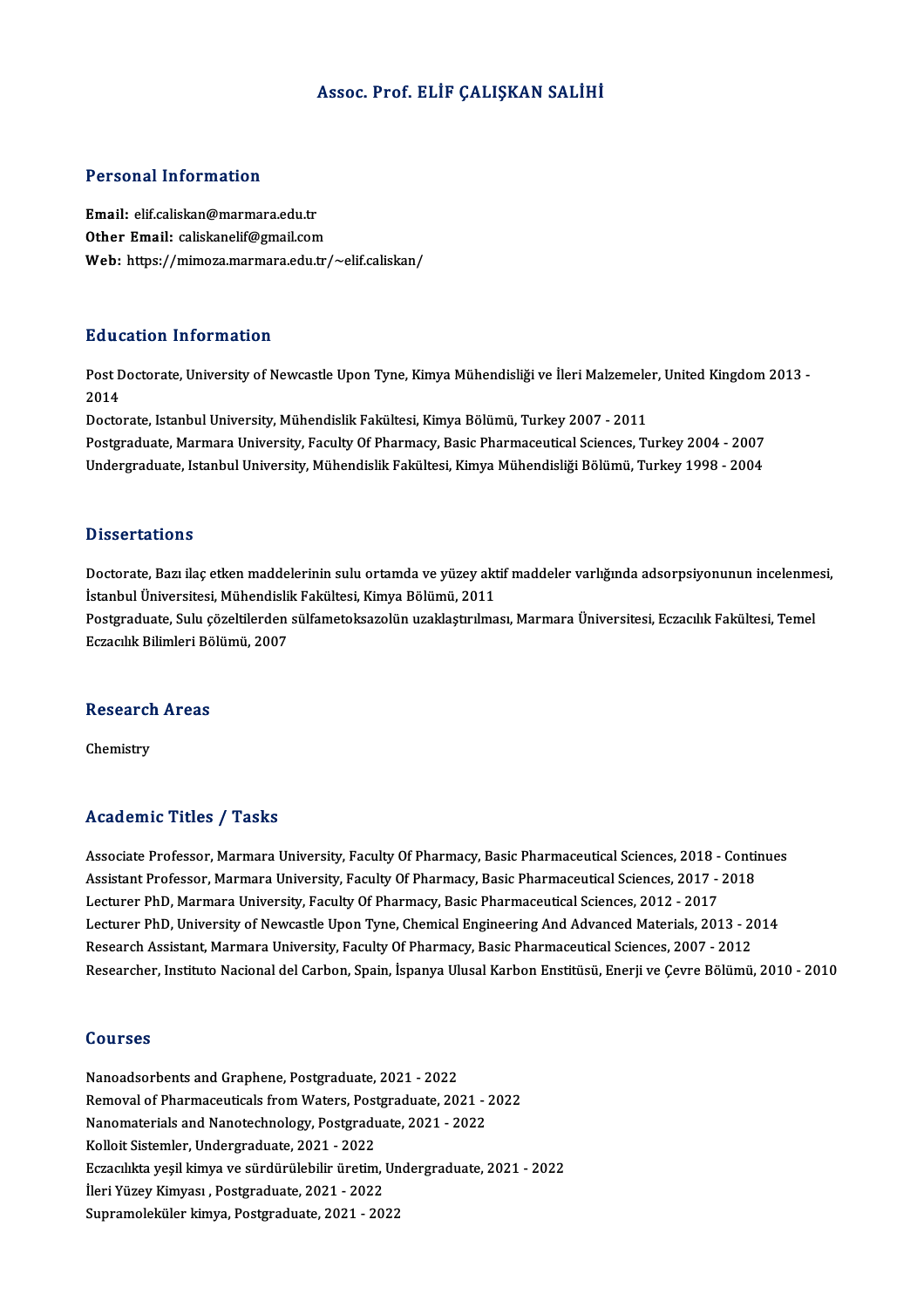## Advising Theses

Advising Theses<br>Çalışkan Salihi E., Bingöl Özakpınar Ö., Karbon Nanoliflere Yüklenmiş Doksorubisin/Vitamin D/Rutin Kombinasyonunun<br>Mama Kansari Hüsroleri Üzerindeki Antipreliferatif ve Apontotik Etkilerinin in vitre Arastı Memet Yonny Yndodod<br>Çalışkan Salihi E., Bingöl Özakpınar Ö., Karbon Nanoliflere Yüklenmiş Doksorubisin/Vitamin D/Rutin Kombinasy<br>M.Gürboğa(Student), Continues Çalışkan Salihi E., Bingöl Özakpın<br>Meme Kanseri Hücreleri Üzerind<br>M.Gürboğa(Student), Continues<br>Calıskan Salihi E., Karbon nanolit Meme Kanseri Hücreleri Üzerindeki Antiproliferatif ve Apoptotik Etkilerinin in vitro Araştırılması, Postgraduate,<br>M.Gürboğa(Student), Continues<br>Çalışkan Salihi E., Karbon nanolifler üzerinde triflupromazin hidroklorür adso

M.Gürboğa(Student), Continues<br>Çalışkan Salihi E., Karbon nanoli<br>E.CEREN(Student), 2020 Çalışkan Salihi E., Karbon nanolifler üzerinde triflupromazin hidroklorür adsorpsiyonunun incelenmesi,<br>E.CEREN(Student), 2020<br>Çalışkan Salihi E., İlaç taşıyıcı sistem uygulamaları için grafen esaslı malzemeler üretilmesi,

Calışkan Salihi E., İlaç taşıyıcı sistem uygulamaları için grafen esaslı malzemeler üretilmesi, Postgraduate,

KDEMİRHAN(Student), 2020

Çalışkan Salihi E., Bentonit ve organobentonit ile sulardan izoniazid'in giderilmesi, Postgraduate, Z.GÜNDÜZ(Student),<br>2017

## Articles Published in Journals That Entered SCI, SSCI and AHCI Indexes

rticles Published in Journals That Entered SCI, SSCI and AHCI Indexes<br>I. Adsorptive removal of antipsychotic drug by carbon nanofibers in a batch and fixed bed column<br>system Adsorpt<br>System<br>CALISKA Adsorptive removal of antip<br>system<br>ÇALIŞKAN SALİHİ E., Tulay E. C.<br>PARTICULATE SCIENCE AND TE system<br>ÇALIŞKAN SALİHİ E., Tulay E. C.<br>PARTICULATE SCIENCE AND TECHNOLOGY, 2022 (Journal Indexed in SCI)<br>Creen and ane step modification of srephene exide using natural

- CALISKAN SALİHİ E., Tulay E. C.<br>PARTICULATE SCIENCE AND TECHNOLOGY, 2022 (Journal Indexed in SCI)<br>II. Green and one step modification of graphene oxide using natural substances<br>Demirhan K., Bingöl Özakpınar Ö., Çalışkan Sa PARTICULATE SCIENCE AND TECHNOLOGY, 2022 (<br>Green and one step modification of graphene<br>Demirhan K., Bingöl Özakpınar Ö., Çalışkan Salihi E.<br>ELILLERENES NANOTURES AND GARRON NANOSTI Green and one step modification of graphene oxide using natural substances<br>Demirhan K., Bingöl Özakpınar Ö., Çalışkan Salihi E.<br>FULLERENES NANOTUBES AND CARBON NANOSTRUCTURES, vol.29, no.9, pp.716-723, 2021 (Journal Indexe Dem<br>FULI<br>SCI)<br>Prer FULLERENES NANOTUBES AND CARBON NANOSTRUCTURES, vol.29, no.9, pp.716-723, 202<br>SCI)<br>III. Preparation and characterization of surfactant loaded clays as drug adsorbents<br>CALISVAN SALIHUE CANTURY TALMAN B.V. CÖVTÜRY S
- SCI)<br>Preparation and characterization of surfactant loade<br>CALISKAN SALİHİ E., CANTÜRK TALMAN R. Y. , GÖKTÜRK S.<br>JOUPNAL OF DISPERSION SCIENCE AND TECHNOLOCY 202 Preparation and characterization of surfactant loaded clays as drug adsorbe<br>CALISKAN SALIHI E., CANTÜRK TALMAN R. Y. , GÖKTÜRK S.<br>JOURNAL OF DISPERSION SCIENCE AND TECHNOLOGY, 2021 (Journal Indexed in SCI)<br>Craphane avide a CALISKAN SALIHI E., CANTÜRK TALMAN R. Y. , GÖKTÜRK S.<br>JOURNAL OF DISPERSION SCIENCE AND TECHNOLOGY, 2021 (Journal Indexed in SCI)<br>IV. Graphene oxide as a new generation adsorbent for the removal of antibiotics from waters<br>
- JOURNAL OF DISPERSION SCIENCE AND TECHNOLOGY, 2021 (Journal Graphene oxide as a new generation adsorbent for the r<br>CALISKAN SALIHI E., Wang J., Kabacaoglu G., Kirkulak S., Siller L.<br>SERARATION SCIENCE AND TECHNOLOGY, 2020 Graphene oxide as a new generation adsorbent for the removal c<br>CALISKAN SALIHI E., Wang J., Kabacaoglu G., Kirkulak S., Siller L.<br>SEPARATION SCIENCE AND TECHNOLOGY, 2020 (Journal Indexed in SCI)<br>Fest retention of isoniagid CALISKAN SALİHİ E., Wang J., Kabacaoglu G., Kirkulak S., Siller L.<br>SEPARATION SCIENCE AND TECHNOLOGY, 2020 (Journal Indexed in SCI)<br>V. Fast retention of isoniazid on organobentonite prepared using green chemistry approach:
- SEPARATION SCIENCE AND TECHNOLO<br>Fast retention of isoniazid on organizations<br>contribution of the π interactions Fast retention of isoniazid on organob<br>contribution of the π interactions<br>ÇALIŞKAN SALİHİ E., Gündüz Z., Baştuğ A. S.<br>Senaration Science and Technology (Philade contribution of the π interactions<br>CALISKAN SALİHİ E., Gündüz Z., Baştuğ A. S.<br>Separation Science and Technology (Philadelphia), vol.54, no.16, pp.2695-2705, 2019 (Journal Indexed in SCI)

- CALISKAN SALİHİ E., Gündüz Z., Baştuğ A. S.<br>Separation Science and Technology (Philadelphia), vol.5<br>VI. Green reduction of graphene oxide using alanine<br>Wang L. Salihi E. Sillor I. Separation Science and T<br>Green reduction of gra<br>Wang J., Salihi E., Siller L.<br>MATERIALS SCIENCE & B MATERIALS SCIENCE & ENGINEERING C-MATERIALS FOR BIOLOGICAL APPLICATIONS, vol.72, pp.1-6, 2017<br>(Journal Indexed in SCI) Wang J., Salihi E., Siller L.
- MATERIALS SCIENCE & ENGINEERING C-MATERIALS FOR BIOLOGICAL APPLICATIONS, vol.72, pp.1-6, 2017<br>(Journal Indexed in SCI)<br>VII. Adsorptive characteristics of isoniazid on powdered activated carbon: Dispersion interactions at (Journal Indexed in SCI)<br>Adsorptive characteristics of<br>the solid-solution interface<br>CALISMAN SALIHUE AVDINE the solid-solution interface<br>CALIŞKAN SALİHİ E., AYDIN E.

JOURNAL OF DISPERSION SCIENCE AND TECHNOLOGY, vol.38, no.4, pp.457-462, 2017 (Journal Indexed in SCI)

VIII. Enhanced removal of nickel(II) ions from aqueous solutions by SDS-functionalized graphene oxide Salihi E., Wang J., Coleman D. J. L., Siller L. Enhanced removal of nickel(II) ions from aqueous solutions by SDS-functionalized graph<br>Salihi E., Wang J., Coleman D. J. L. , Siller L.<br>SEPARATION SCIENCE AND TECHNOLOGY, vol.51, no.8, pp.1317-1327, 2016 (Journal Indexed i

Salihi E., Wang J., Coleman D. J. L. , Siller L.<br>SEPARATION SCIENCE AND TECHNOLOGY, vol.51, no.8, pp.1317-1327, 2016 (Journal Indexed in SCI)<br>IX. REMOVAL OF ETHACRIDINE LACTATE FROM AQUEOUS SOLUTIONS ONTO BENTONITE AND

## SEPARATION SCIENCE A<br>REMOVAL OF ETHACE<br>ACTIVATED CARBON REMOVAL OF ETHACRIDINE LACTATE FROM AQUEOUS :<br>ACTIVATED CARBON<br>Cantürk Talman R.Y., Çalışkan Salihi E., Göktürk S., Bastug A. S.<br>ERESENIJIS ENVIRONMENTAL BIJI LETIN vol 34 ro.11 rp.360 ACTIVATED CARBON<br>Cantürk Talman R. Y. , Çalışkan Salihi E., Göktürk S., Bastug A. S.<br>FRESENIUS ENVIRONMENTAL BULLETIN, vol.24, no.11, pp.3603-3608, 2015 (Journal Indexed in SCI)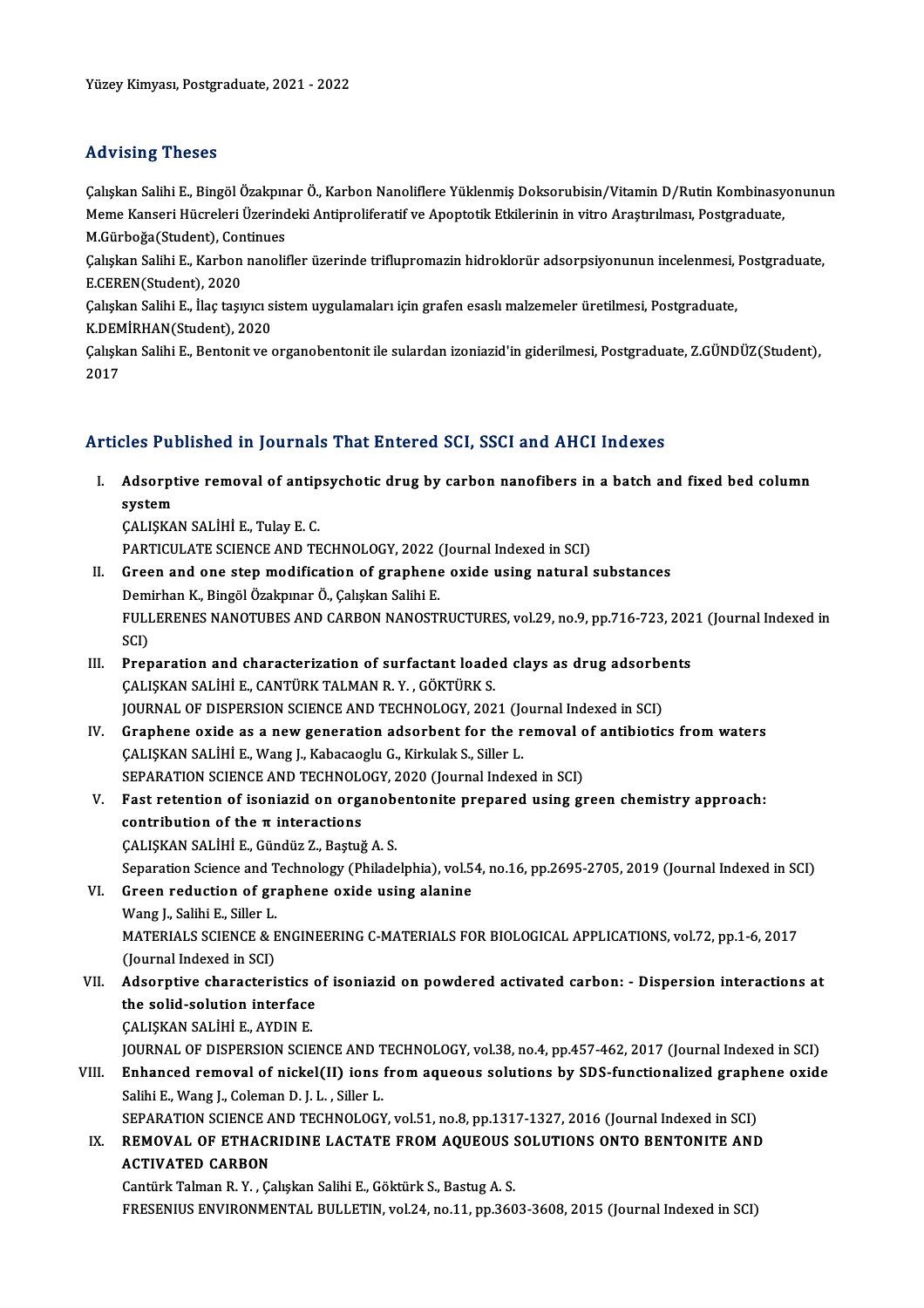X. Equilibrium and kinetic adsorption of drugs on bentonite: Presence of surface active agents effect<br>CALISKAN SALIHUE, Mohramanlicaly M ÇALIŞKAN SALİHİ E., Mahramanlioglu M. Equilibrium and kinetic adsorption of drugs on bentonite: Presence<br>CALISKAN SALIHI E., Mahramanlioglu M.<br>APPLIED CLAY SCIENCE, vol.101, pp.381-389, 2014 (Journal Indexed in SCI)<br>Low temperature reseneration of activated se

CALISKAN SALİHİ E., Mahramanlioglu M.<br>APPLIED CLAY SCIENCE, vol.101, pp.381-389, 2014 (Journal Indexed in SCI)<br>XI. Low temperature regeneration of activated carbons using microwaves: Revising conventional<br>wisdom APPLIED CLAY SCIENCE, vol.101, pp.381-389, 2014 (Journal Indexed in SCI)<br>Low temperature regeneration of activated carbons using microwaves: Rev<br>wisdom<br>Caliskan E., Bermudez J. M. , Parra J. B. , Menendez J. A. , Mahramanl Low temperature regeneration of activated carbons using microwaves: Rev<br>wisdom<br>Caliskan E., Bermudez J. M. , Parra J. B. , Menendez J. A. , Mahramanlioglu M., Ania C. O.<br>JOUPMAL OF ENVIRONMENTAL MANACEMENT vol 102, nn 124,

wisdom<br>Caliskan E., Bermudez J. M. , Parra J. B. , Menendez J. A. , Mahramanlioglu M., Ania C. O.<br>JOURNAL OF ENVIRONMENTAL MANAGEMENT, vol.102, pp.134-140, 2012 (Journal Indexed in SCI)<br>A. Study on Solubilization of Boorly

- XII. A Study on Solubilization of Poorly Soluble Drugs by Cyclodextrins and Micelles: Complexation and<br>Binding Characteristics of Sulfamethoxazole and Trimethoprim JOURNAL OF ENVIRONMENTAL MANAGEMENT, vol.102, pp.134-140, 201<br>A Study on Solubilization of Poorly Soluble Drugs by Cyclodextr<br>Binding Characteristics of Sulfamethoxazole and Trimethoprim<br>CÖKTÜPK S. CALISKAN SALIHLE CANTÜPK A Study on Solubilization of Poorly Soluble Drugs by Cyclo<br>Binding Characteristics of Sulfamethoxazole and Trimethop<br>GÖKTÜRK S., ÇALIŞKAN SALİHİ E., CANTÜRK TALMAN R. Y. , Var U.<br>SCIENTIEIC WORLD JOUPMAL, 2012 (Journal Ind Binding Characteristics of Sulfamethoxazole and Trime<br>GÖKTÜRK S., ÇALIŞKAN SALİHİ E., CANTÜRK TALMAN R. Y. , V<br>SCIENTIFIC WORLD JOURNAL, 2012 (Journal Indexed in SCI)<br>Formation sonstants and soordination thermedynamic SCIENTIFIC WORLD JOURNAL, 2012 (Journal Indexed in SCI)
- XIII. Formation constants and coordination thermodynamics for binary complexes of Cu(II) and some alpha-amino acids in aqueous solution BAŞTUĞA.S. ,Goz S.E. ,TalmanY.,GÖKTÜRKS.,AsilE.,CaliskanE. alpha-amino acids in aqueous solution<br>BAŞTUĞ A. S. , Goz S. E. , Talman Y., GÖKTÜRK S., Asil E., Caliskan E.<br>JOURNAL OF COORDINATION CHEMISTRY, vol.64, no.2, pp.281-292, 2011 (Journal Indexed in SCI)<br>Adeerntion Chanasteris BAŞTUĞ A. S. , Goz S. E. , Talman Y., GÖKTÜRK S., Asil E., Caliskan E.<br>JOURNAL OF COORDINATION CHEMISTRY, vol.64, no.2, pp.281-292, 2011 (Journal Indexed in SCI)<br>XIV. Adsorption Characteristics of Sulfamethoxazole and
- **JOURNAL OF COORDINATIO.<br>Adsorption Characteristi<br>Calışkan Salihi E., Göktürk S.<br>SERARATION SCIENCE AND** Adsorption Characteristics of Sulfamethoxazole and Metronidazole on Activated C:<br>Çalışkan Salihi E., Göktürk S.<br>SEPARATION SCIENCE AND TECHNOLOGY, vol.45, pp.244-255, 2010 (Journal Indexed in SCI)<br>The remeval of anienia na Calışkan Salihi E., Göktürk S.<br>SEPARATION SCIENCE AND TECHNOLOGY, vol.45, pp.244-255, 2010 (Journal Indexed in SCI)<br>XV. The removal of anionic naphthalene derivatives by the adsorbents produced from used tires<br>Mehramanligg
- SEPARATION SCIENCE AND TECHNOLOGY, vol.45, pp.244-255, 2010<br>The removal of anionic naphthalene derivatives by the adsor<br>Mahramanlioglu M., Bicer I. O. , Misirli T., Caliskan E., Guel S., Misirli C.<br>EDESENIUS ENVIDONMENTAL The removal of anionic naphthalene derivatives by the adsorbents produced from u<br>Mahramanlioglu M., Bicer I. O. , Misirli T., Caliskan E., Guel S., Misirli C.<br>FRESENIUS ENVIRONMENTAL BULLETIN, vol.15, pp.1150-1155, 2006 (J FRESENIUS ENVIRONMENTAL BULLETIN, vol.15, pp.1150-1155, 2006 (Journal Indexed in SCI)<br>Articles Published in Other Journals

- rticles Published in Other Journals<br>I. Sulardan Vitamin Arıtımı: Nikotinik Asit Adsorpsiyonu<br>CALISKAN SALİHİ E. Terri S.M. CÖKTÜPK S Stes 1 denenca in Gener Journals<br>Sulardan Vitamin Arıtımı: Nikotinik Asit<br>ÇALIŞKAN SALİHİ E., Terzi S. M. , GÖKTÜRK S.<br>Dev Muhandislik Falzıltesi Fen ve Muhandisli ÇALIŞKAN SALİHİ E., Terzi S. M. , GÖKTÜRK S.<br>Deu Muhendislik Fakultesi Fen ve Muhendislik, vol.23, 2021 (Other Refereed National Journals)
- II. Adsorption of metamizole sodium by activated carbon in simulated gastric and intestinal fluids Deu Muhendislik Fak<br>**Adsorption of met**<br>ÇALIŞKAN SALİHİ E.<br>Journal of the Turkia

Journal of the Turkish Chemical Society, Section A: Chemistry, vol.5, no.1, pp.237-246, 2018 (Refereed Journals of Other Institutions) ÇALIŞKAN SALİHİ I<br>Journal of the Turk<br>Other Institutions)

## Books&Book Chapters

OOks & Book Chapters<br>I. Marmara Üniversitesi Eczacılık Fakültesi Genişletilmiş Eğitim Programı Detay Çalışması 2019<br>Cüçü A. ERDOČAN G. SENER A. ÖZSAVÇLD, CÖKTÜRK S. CALISKAN SALİYLE, RULUT G. DOČAN A. SOV LÜ CÜDÜN ÖNAPCIS<br>Marmara Üniversitesi Eczacılık Fakültesi Genişletilmiş Eğitim Programı Detay Çalışması 2019<br>CÜCÜ A., ERDOĞAN G., ŞENER A., ÖZSAVCI D., GÖKTÜRK S., ÇALIŞKAN SALİHİ E., BULUT G., DOĞAN A., SOYOĞUL<br>CÜRER ÜL B Marmara Üniversitesi Ecz<br>CÜCÜ A., ERDOĞAN G., ŞENER<br>GÜRER Ü., RAYAMAN E., et al.<br>MARMARA ÜNİVERSİTESI YA CÜCÜ A., ERDOĞAN G., ŞENER A., ÖZSAVCI D., GÖKTÜRK S., ÇALIŞKAN SALİHİ E., BULUT G., DOĞAN A., SOYOĞUL<br>GÜRER Ü., RAYAMAN E., et al.<br>MARMARA ÜNİVERSİTESİ YAYINEVİ, İstanbul, 2019

# MARMARA UNIVERSITESI TATINEVI, ISLANDUI, 2019<br>Refereed Congress / Symposium Publications in Proceedings

- efereed Congress / Symposium Publications in Proceential<br>I. Adsorption characteristics of isoniazid on graphene oxide<br>CALISMAN SALIHUE Wubukk S. Wong L. Sillon L I. Adsorption characteristics of isoniazid on graphene oxide CALISKAN SALİHİ E., Kırkulak S., Wang J., Siller L. Adsorption characteristics of isoniazid on graphene oxide<br>CALISKAN SALIHI E., Kırkulak S., Wang J., Siller L.<br>12. International Symposium on Pharmaceutical Sciences (ISOPS), 26 - 29 June 2018<br>Study on the internation of im
- II. Study on the interaction of imipramine hydrochloride with natural adsorbents and surfactants ÖNSÖZ E., CALISKAN SALIHI E., GÖKTÜRK S. 12. International Symposium on Pharmaceu<br>Study on the interaction of imipramine<br>ÖNSÖZ E., ÇALIŞKAN SALİHİ E., GÖKTÜRK S. Study on the interaction of imipramine hydrochloride with natural adsorbents and surfacta<br>ÖNSÖZ E., ÇALIŞKAN SALİHİ E., GÖKTÜRK S.<br>International Meeting on Education and Research in Health Sciences (IMER-HS), 3 - 05 Novemb ÖNSÖZ E., ÇALIŞKAN SALİHİ E., GÖKTÜRK S.<br>International Meeting on Education and Research in Health Sciences (IMER-HS), 3 - 05 November 2017<br>III. Graphene oxide for the adsorptive removal of trimethoprim: Equilibrium and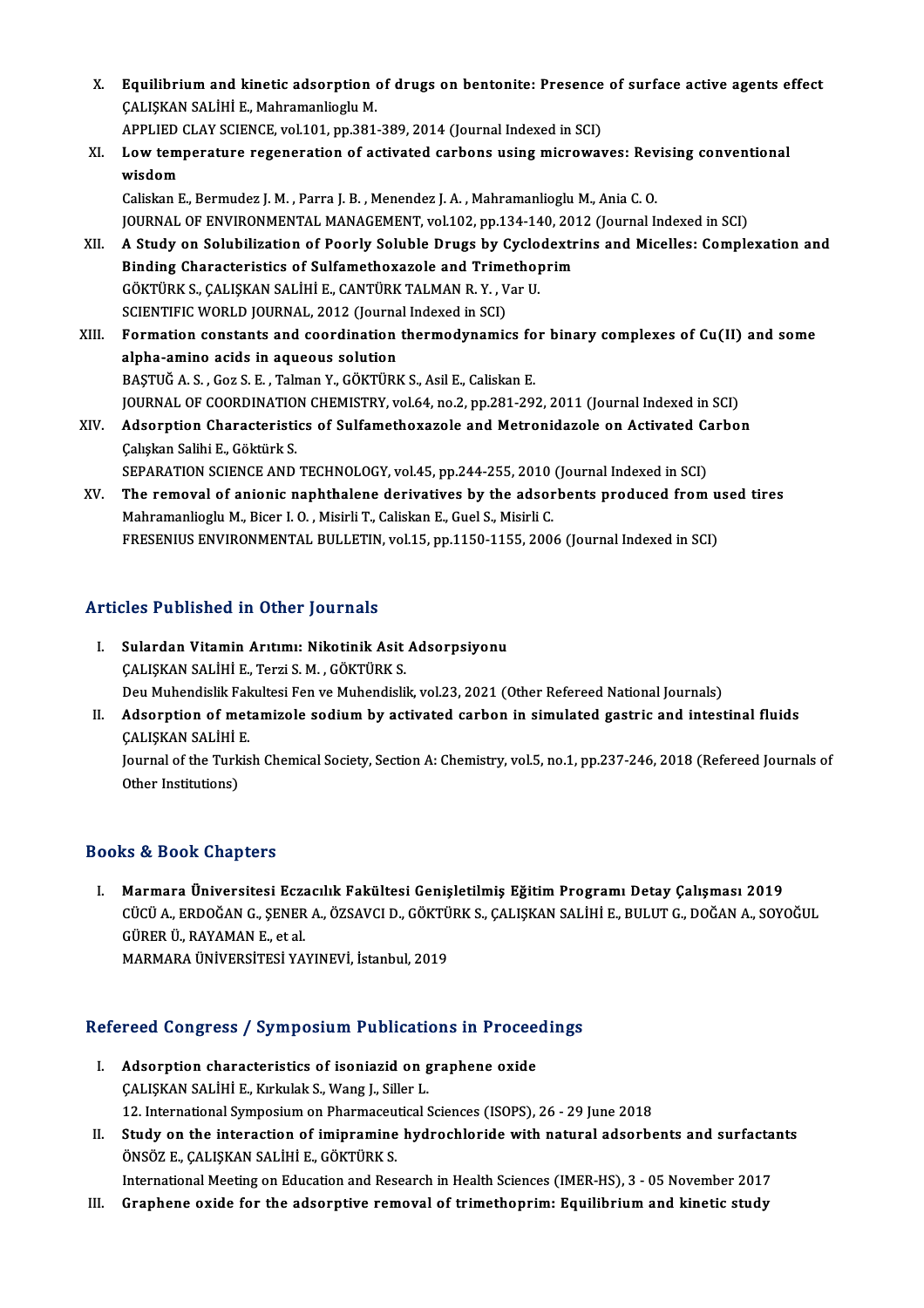ÇALIŞKANSALİHİE.,KABACAOĞLUG.,WANGJ.,SILLERL. 16th InternationalConference onChemistry and theEnvironment (ICCE2017),18 -22 June 2017 CALISKAN SALIHI E., KABACAOĞLU G., WANG J., SILLER L.<br>16th International Conference on Chemistry and the Environment<br>IV. Equilibrium adsorption of ephedrine on natural bentonite<br>CALISYAN SALIHI E 16th International Control<br>Equilibrium adsor<br>CALIŞKAN SALİHİ E. Equilibrium adsorption of ephedrine on natural bentonite<br>CALISKAN SALIHI E.<br>3. International Convention of Pharmaceuticals and Pharmacies, 26 - 29 April 2017<br>Metamirol Soduum un aktif karbon üzerindeki in vitro adsorpsivon CALISKAN SALİHİ E.<br>3. International Convention of Pharmaceuticals and Pharmacies, 26 - 29 April 2017<br>7. Metamizol Sodyum un aktif karbon üzerindeki in vitro adsorpsiyonunun incelenmesi<br>6.01 ISKAN SALİHİ E 3. International Conv<br>Metamizol Sodyun<br>ÇALIŞKAN SALİHİ E.<br>LIllusal Marmara Fe Metamizol Sodyum un aktif karbon üzerindeki in vitro adsor<br>ÇALIŞKAN SALİHİ E.<br>I. Ulusal Marmara Eczacılık Kongresi, Turkey, 3 - 05 November 2016<br>Effect of nH and asid base preperties of slav surfase en the 1 CALISKAN SALIHI E.<br>I. Ulusal Marmara Eczacılık Kongresi, Turkey, 3 - 05 November 2016<br>VI. Effect of pH and acid base properties of clay surface on the adsorption of isoniazid<br>CALISKAN SALIHI E. Gündüz 7. PASTUĞ A. S I. Ulusal Marmara Eczacılık Kongresi, Turkey,<br>Effect of pH and acid base properties of<br>ÇALIŞKAN SALİHİ E., Gündüz Z., BAŞTUĞ A. S.<br>Eth Moditorranean Clay Mosting 25 - 29 Sont. Effect of pH and acid base properties of clay surface<br>CALISKAN SALIHI E., Gündüz Z., BASTUĞ A. S.<br>5th Mediterranean Clay Meeting, 25 - 29 September 2016 CALISKAN SALİHİ E., Gündüz Z., BAŞTUĞ A. S.<br>5th Mediterranean Clay Meeting, 25 - 29 September 2016<br>VII. Adsorption kinetics of the removal of dipyrone from aqueous solutions<br>CALISKAN SALİHİ E. 5th Mediterranean Clay Meeting, 25 - 29 September 2016 Adsorption kinetics of the removal of dipyrone from aqueous solutions<br>CALISKAN SALIHI E.<br>International Congress on Fundamental and Applied Sciences, 22 - 26 August 2016<br>Organo modified bentenite for the adsorption of isoni CALISKAN SALIHI E.<br>International Congress on Fundamental and Applied Sciences, 22 - 26 August 2016<br>VIII. Organo modified bentonite for the adsorption of isoniazid A green chemistry approach for<br> International Congress on<br>Organo modified bento:<br>adsorbent preparation<br>Cündüz 7, CALISKAN SALI Organo modified bentonite for the adsol<br>adsorbent preparation<br>Gündüz Z., ÇALIŞKAN SALİHİ E., BAŞTUĞ A. S.<br>Eth International Advances in Annlied Physics adsorbent preparation<br>Gündüz Z., ÇALIŞKAN SALİHİ E., BAŞTUĞ A. S.<br>6th International Advances in Applied Physics and Materials Science Congress, 1 - 03 June 2016 IX. Adsorption of isoniazid by activated carbon Aydın E., ÇALIŞKAN SALİHİ E. Adsorption of isoniazid by activated carbon<br>Aydın E., ÇALIŞKAN SALİHİ E.<br>1st International Gazi Pharma Symposium Series, 12 - 15 November 2015<br>Effect of the energting conditions on the green reduction of Gren X. Effect of the operating conditions on the green reduction of Graphene Oxide using Alanine 1st International Gazi Pharma Sympo:<br>Effect of the operating conditions<br>CALISKAN SALİHİ E., Wang J., Siller L. Effect of the operating conditions on the green reduction of Graphene O:<br>CALISKAN SALIHI E., Wang J., Siller L.<br>2nd EuCheMS Congress on Green and Sustainable Chemistry, 4 - 07 October 2015 CALISKAN SALIHI E., Wang J., Siller L.<br>2nd EuCheMS Congress on Green and Sustainable Chemistry, 4 - 07 (<br>XI. Adsorptive Removal of Drugs in the Presence of Surfactants<br>CALISKAN SALIHI E. MAHRAMANI IQČLUM R.R. 2nd EuCheMS Congress on Green and Sustainable<br>Adsorptive Removal of Drugs in the Presenc<br>ÇALIŞKAN SALİHİ E., MAHRAMANLIOĞLUM.R.B.<br>2nd EuCheMS Congress on Creen and Sustainable 2018. Adsorptive Removal of Drugs in the Presence of Surfactants<br>CALISKAN SALIHI E., MAHRAMANLIOGLU M. R. B.<br>2nd EuCheMS Congress on Green and Sustainable Chemistry, 4 - 07 October 2015 XII. Removal of nickel (II) from aqueous solutions by modified graphen oxide ÇALIŞKAN SALİHİ E., Wang J., Siller L. Removal of nickel (II) from aqueous solutions by modified graphen oxide<br>CALISKAN SALIHI E., Wang J., Siller L.<br>13. Mediterranean Congress of Chemical Engineering, 30 September - 03 October 2014<br>Chemical pegeneration or act CALISKAN SALIHI E., Wang J., Siller L.<br>13. Mediterranean Congress of Chemical Engineering, 30 September - 03 October 2<br>XIII. Chemical regeneration or activated carbon loaded with pharmaceuticals Chemical regeneration or activated carbon loaded with pharmaceuticals CALISKAN SALIHI E., MAHRAMANLIOĞLUM.R.B. Fourth International Meeting on Pharmacy Pharmaceutical Sciences, 18 - 21 September 2014 XIV. Effect of ionic surfactants on the activated carbon adsorption of drugs ÇALIŞKAN SALİHİ E., MAHRAMANLIOĞLU M. R. B. Fourth International Meeting on Pharmacy Pharmaceutical Sciences, 18 - 21 September 2014 CALIŞKAN SALİHİ E., MAHRAMANLIOĞLU M. R. B.<br>Fourth International Meeting on Pharmacy Pharmaceutical Sciences, 18 - 21 September 2014<br>XV. Sülfametoksazol ün misellerle ve siklodekstrinlerle çözündürülmesinin araştırılması<br>C Göktürk S., Çalışkan Salihi E., Cantürk Talman R.Y. Sülfametoksazol ün misellerle ve siklodekstrinlerle çözündürülme:<br>Göktürk S., Çalışkan Salihi E., Cantürk Talman R. Y.<br>26.Ulusal Kimya Kongresi, Muğla, Turkey, 1 - 06 October 2012, pp.255-256<br>Solubilization Bahayiour of Bo 26. Ulusal Kimya Kongresi, Muğla, Turkey, 1 - 06 October 2012, pp. 255-256<br>XVI. Solubilization Bahaviour of Poorly Soluble Drugs by Cosolvents GÖKTÜRKS.,ÇALIŞKANSALİHİE.,CANTÜRKTALMANR.Y. ,ERDİNÇN. Solubilization Bahaviour of Poorly Soluble Drugs by Cosolvents<br>GÖKTÜRK S., ÇALIŞKAN SALİHİ E., CANTÜRK TALMAN R. Y. , ERDİNÇ N.<br>ISOPS-10th International Congress on Pharmaceutical Sciences, Ankara, Turkey, 26 - 29 June 201 GÖKTÜRK S., ÇALIŞKAN SALİHİ E., CANTÜRK TALMAN R. Y. , ERDİNÇ N.<br>ISOPS-10th International Congress on Pharmaceutical Sciences, Ankara, Turkey, 26 - 29 June 2012<br>XVII. Micellar solubilization of poorly water soluble drugs a **ISOPS-10th Inte<br>Micellar solub<br>cyclodextrins**<br>CÖVTÜPKS CA Micellar solubilization of poorly water soluble drug:<br>cyclodextrins<br>GÖKTÜRK S., ÇALIŞKAN SALİHİ E., CANTÜRK TALMAN R. Y.<br>10th International Sumnosium en Pharmaseutical Sciences. cyclodextrins<br>10th International Symposium on Pharmaceutical Sciences (ISOPS-10), 26 - 29 June 2012<br>10th International Symposium on Pharmaceutical Sciences (ISOPS-10), 26 - 29 June 2012 GÖKTÜRK S., ÇALIŞKAN SALİHİ E., CANTÜRK TALMAN R. Y.<br>10th International Symposium on Pharmaceutical Sciences (ISOPS-10), 26 - 29 Jun<br>XVIII. Activated carbon adsorption of triflupromazine from aqueous solutions<br>CALISYAN SAL 10th International Symposium on Pharmaceutical<br>Activated carbon adsorption of triflupromaz<br>ÇALIŞKAN SALİHİ E., MAHRAMANLIOĞLUM.R.B. Activated carbon adsorption of triflupromazine from aque<br>CALISKAN SALIHI E., MAHRAMANLIOĞLU M. R. B.<br>43rd IUPAC World Chemistry Congress, 31 July - 05 August 2011<br>Surface modification of estivated carbons for enhanced fl CALISKAN SALIHI E., MAHRAMANLIOĞLU M. R. B.<br>43rd IUPAC World Chemistry Congress, 31 July - 05 August 2011<br>XIX. Surface modification of activated carbons for enhanced fluoride adsorption: Effect of impregnation<br>with aluminu 43rd IUPAC World Chemistry Congress, 31 July - 05 August 2011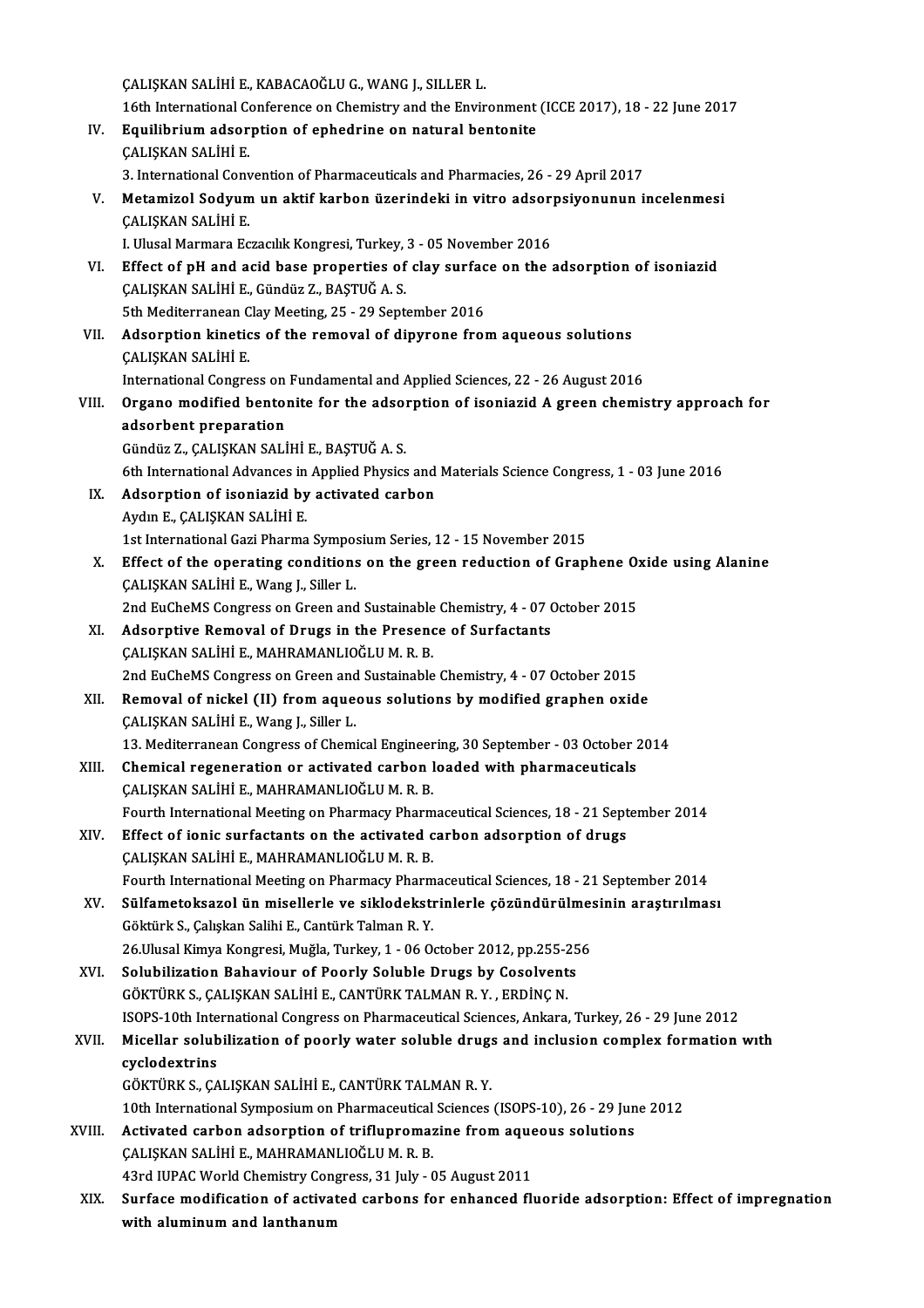ÇALIŞKANSALİHİE.,MAHRAMANLIOĞLUM.R.B. ÇALIŞKAN SALİHİ E., MAHRAMANLIOĞLU M. R. B.<br>6th EFCATS Summer School, 13 - 19 September 2010<br>Selution Behavieur ef nhanethiarine drug Thiel XX. Solution Behaviour of phenothiazine drug Thioridazine Hydrochloride in anionic micellar environment 6th EFCATS Su<br>Solution Beha<br>environment<br>EPDING N-CAL ERDİNÇ N., ÇALIŞKAN SALİHİ E., GÖKTÜRK S. IMPPS-3-Third International Meeting on Pharmacy and Pharmaceutical Sciences, İstanbul, Turkey, 9 - 12 June 2010 ERDİNÇ N., ÇALIŞKAN SALİHİ E., GÖKTÜRK S.<br>1998-12-YATA İnternational Meeting on Pharmacy and Pharmaceutical Sciences, İstanbul, Turkey, 9 - 12 June<br>XXI. Low temperature regeneration of activated carbons loaded with pha IMPPS-3-Third International<br>Low temperature regonventional heating<br>CALISYAN SALIHUE Po Low temperature regeneration of activated carbons loaded with pharmaceuticals: Microwave vs<br>conventional heating<br>ÇALIŞKAN SALİHİ E., Bermudez Menendez J. M. , Parra J. B. , J Angel M., MAHRAMANLIOĞLU M. R. B. , Ovin Ania C conventional heating<br>ÇALIŞKAN SALİHİ E., Bermudez Menendez J. M. , Parra J. B. , J<br>XXXV Reunion Iberica de Adsorcion, 8 - 10 September 2010<br>A comporative solubility enchansement of poorly solı XXII. A comperative solubility enchancement of poorly soluble drugs with sodiumdodecylsulfate micelles<br>and beta cyclodextrin XXXV Reunion Iberica de Adsorcion, 8 - 10 September 2010 ÇAKIR N., ÇALIŞKAN SALİHİ E., GÖKTÜRK S. and beta cyclodextrin<br>ÇAKIR N., ÇALIŞKAN SALİHİ E., GÖKTÜRK S.<br>3rd International Meeting on Pharmacy and Pharmaceutical Sciences, 9 - 12 June 2010<br>Selution behaviour of amphiphilis phanethissine drug thieridesine hydroshl CAKIR N., CALISKAN SALIHI E., GÖKTÜRK S.<br>3rd International Meeting on Pharmacy and Pharmaceutical Sciences, 9 - 12 June 2010<br>XXIII. Solution behaviour of amphiphilic phenothiazine drug thioridazine hydrochloride in ani 3rd Internation<br>Solution beha<br>environment<br>CAVIB N. CALI Solution behaviour of amphiphilic phe<mark>:</mark><br>environment<br>ÇAKIR N., ÇALIŞKAN SALİHİ E., GÖKTÜRK S.<br>Third International Meeting on Pharmegy. environment<br>ÇAKIR N., ÇALIŞKAN SALİHİ E., GÖKTÜRK S.<br>Third International Meeting on Pharmacy - Pharmaceutical Sciences, 9 - 12 June 2010 CAKIR N., CALISKAN SALİHİ E., GÖKTÜRK S.<br>Third International Meeting on Pharmacy - Pharmaceutical Sciences, 9 - 12 June 2010<br>XXIV. A comperative solubility enchancement of poorly soluble drugs with sodiumdodecylsulfate Third International<br>A comperative so<br>and cyclodextrin<br>CÖ<sup>LTTIDLS</sup> S CALISI A comperative solubility enchancement of poorly so<br>and cyclodextrin<br>GÖKTÜRK S., ÇALIŞKAN SALİHİ E., CANTÜRK TALMAN R. Y.<br>Third International Meeting on Pharmacy... Pharmaceutical and cyclodextrin<br>GÖKTÜRK S., ÇALIŞKAN SALİHİ E., CANTÜRK TALMAN R. Y.<br>Third International Meeting on Pharmacy - Pharmaceutical Sciences, 9 - 12 June 2010 XXV. Adsorption kinetics of rivanol on activated carbon fromaqueous solutions Third International Meeting on Pharmacy - Pharmaceutical Scientides<br>Adsorption kinetics of rivanol on activated carbon from<br>Cantürk Talman R.Y. , Göktürk S., Baştuğ A. S. , Çalışkan Salihi E.<br>EMChIE2010 éth Europian Meetin EMChIE2010 6th Europian Meeting on Chemical Industry and Environment, Mechelen, Belgium, 17 - 19 May 2010, pp.815-821 Cantürk Talr<br>EMChIE2010<br>pp.815-821<br>Etakridin k XXVI. Etakridin laktat ın aktif karbon üzerinde adsorpsiyonu Cantürk Talman R.Y., Göktürk S., Baştuğ A.S., Çalışkan Salihi E. Etakridin laktat ın aktif karbon üzerinde adsorpsiyonu<br>Cantürk Talman R. Y. , Göktürk S., Baştuğ A. S. , Çalışkan Salihi E.<br>XXII. Ulusal Kimya Kongresi, Gazimagusa, Cyprus (Kktc), 6 - 10 October 2008, pp.151<br>Pemevel ef sul Cantürk Talman R. Y. , Göktürk S., Baştuğ A. S. , Çalışkan Salihi<br>XXII. Ulusal Kimya Kongresi, Gazimagusa, Cyprus (Kktc), 6 - 1<br>XXVII. Removal of sulfamethoxazole from aqueous solutions XXII. Ulusal Kimya Kongresi, Gazin<br>Removal of sulfamethoxazole<br>ÇALIŞKAN SALİHİ E., GÖKTÜRK S.<br>19th International Congress of Ch Removal of sulfamethoxazole from aqueous solutions<br>CALISKAN SALIHI E., GÖKTÜRK S.<br>18th International Congress of Chemical and Process Engineering, Seperation Process, 24 - 28 August 2008 CALISKAN SALIHI E., GÖKTÜRK S.<br>18th International Congress of Chemical and Process Engineering, Seperation<br>XXVIII. Bonds between chemistry and ethics within the scope of education<br>CALISKAN SALIHI E 18th International Condisional Condisional<br>CALIŞKAN SALİHİ E.<br>2. European Confere Bonds between chemistry and ethics within the scope of education<br>CALISKAN SALIHI E.<br>9. European Conference on Research in Chemical Education, 6 - 09 July 2008<br>The exisin of physical shamistry education in Tunkiye. CALISKAN SALIHI E.<br>9. European Conference on Research in Chemical Education, t<br>XXIX. The origin of physical chemistry education in Turkiye<br>BASTUČA S. BASTUČE CALISKAN SALIHI E 9. European Conference on Research in Chemi<br>The origin of physical chemistry educatio<br>BAŞTUĞ A. S. , BAŞTUĞ E., ÇALIŞKAN SALİHİ E.<br>9. European Conference en Besearsh in Chemi The origin of physical chemistry education in Turkiye<br>BAŞTUĞ A. S., BAŞTUĞ E., ÇALIŞKAN SALİHİ E.<br>9. European Conference on Research in Chemical Education, 6 - 09 July 2008<br>A study of metronidarele adsorption on astivated BAȘTUĞ A. S. , BAȘTUĞ E., ÇALIȘKAN SALİHİ E.<br>9. European Conference on Research in Chemical Education, 6 - 09<br>XXX. A study of metronidazole adsorption on activated charcoal<br>6. CALISKAN SALİHLE, GÖKTÜRK S 9. European Conference on Resea<br>A study of metronidazole adse<br>ÇALIŞKAN SALİHİ E., GÖKTÜRK S.<br>Chamisal Physiss Conference VIII A study of metronidazole adsorption on activat<br>CALISKAN SALİHİ E., GÖKTÜRK S.<br>Chemical Physics Conference VIII, 24 - 25 April 2008<br>Kimyacı ve filozof Ebu Bekir Bezi CALIŞKAN SALİHİ E., GÖKTÜRK S.<br>Chemical Physics Conference VIII, 24<br>XXXI. Kimyacı ve filozof Ebu Bekir Razi<br>CALIŞKAN SALİHİ E., ATA M. Chemical Physics Conference<br>Kimyacı ve filozof Ebu Be<br>ÇALIŞKAN SALİHİ E., ATA M.<br>TKD 1. Hlusal Kimya Fğitimi I Kimyacı ve filozof Ebu Bekir Razi<br>ÇALIŞKAN SALİHİ E., ATA M.<br>TKD 1. Ulusal Kimya Eğitimi Kongresi, Turkey, 20 - 22 June 2007<br>Adeanntion of fluoride from asueous solutions bu asid tr XXXII. Adsorption of fluoride from aqueous solutions by acid treated activated carbon<br>CALISKAN SALIHI E., MAHRAMANLIOĞLU M. R. B. TKD 1. Ulusal Kimya Eğitimi Kongresi, Turkey, 20 -<br>Adsorption of fluoride from aqueous solutic<br>ÇALIŞKAN SALİHİ E., MAHRAMANLIOĞLU M. R. B.<br>17th International Congress of Chamisal and Bros Adsorption of fluoride from aqueous solutions by acid treated activated carb<br>CALISKAN SALIHI E., MAHRAMANLIOĞLU M. R. B.<br>17th International Congress of Chemical and Process Engineering, 27 - 31 August 2006<br>Kirletilmiş tanr CALIŞKAN SALİHİ E., MAHRAMANLIOĞLU M. R. B.<br>17th International Congress of Chemical and Process Engineering, 27 - 31 August 2006<br>XXXIII. Kirletilmiş topraktan elde edilen adsorbent ile boyar madde uzaklaştırılması<br>CINARLLA 17th International Congress of Chemical and Process Engineering, 27 - 31 A<br>Kirletilmiş topraktan elde edilen adsorbent ile boyar madde uzakla<br>ÇINARLI A., KIZILCIKLI İ., ÇALIŞKAN SALİHİ E., MAHRAMANLIOĞLU M. R. B.<br>Mühandial XXXIII. Kirletilmiş topraktan elde edilen adsorbent ile boyar madde uzaklaştırılması<br>ÇINARLI A., KIZILCIKLI İ., ÇALIŞKAN SALİHİ E., MAHRAMANLIOĞLU M. R. B.<br>Mühendislik Bilimleri Genç Araştırmacılar II. Kongresi, Turkey, 17

XXXIV. The removal of anionic naphtalene derivatives by the adsorbents produced fromused tires